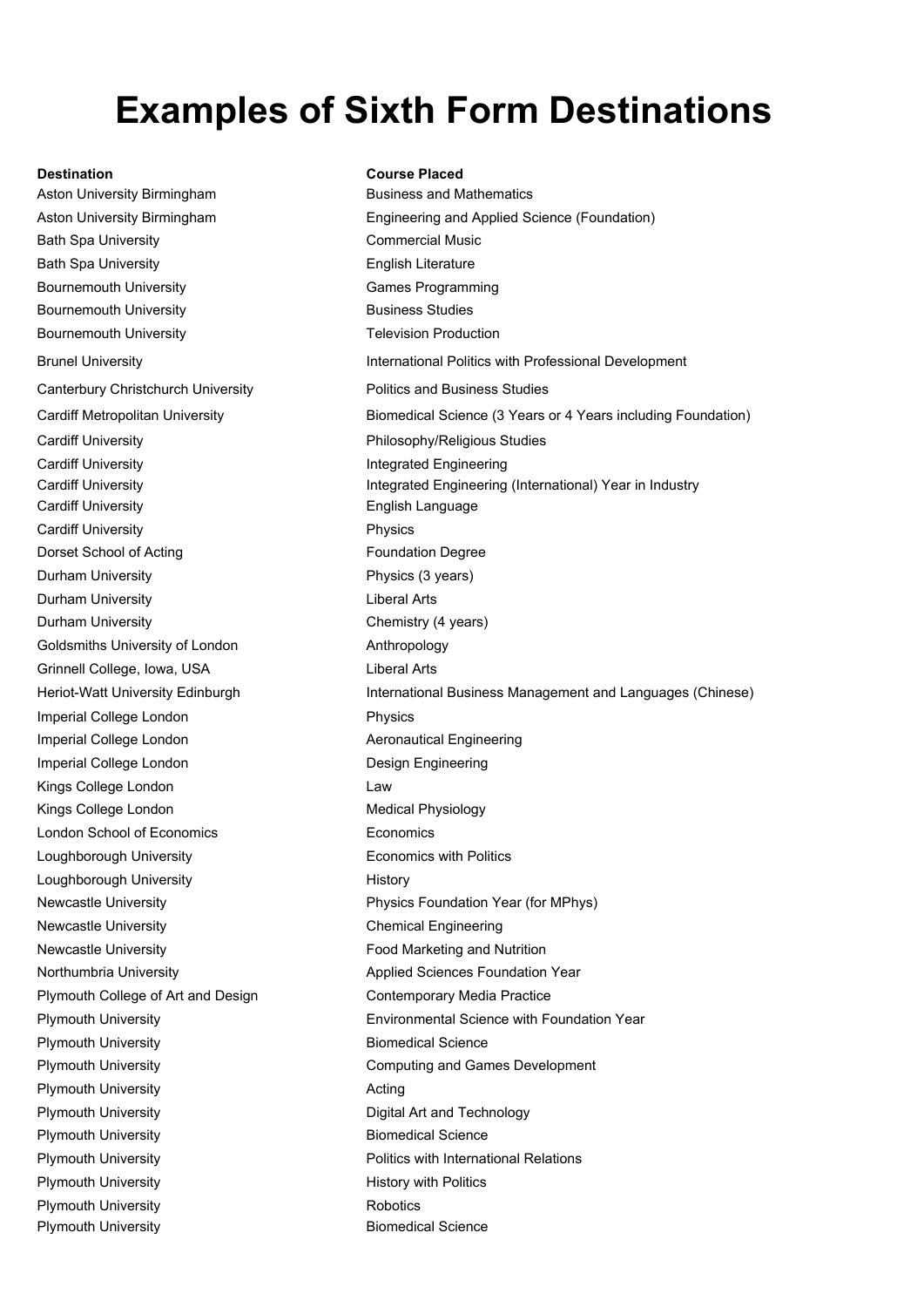Plymouth University **Business Management** Queen Mary University **Medicine** Medicine Queen Mary University **Medicine** Medicine Royal Holloway University of London Biology Swansea University **Law and Criminology** Swansea University **Physics** Swansea University **Mechanical Engineering** Mechanical Engineering Swansea University **History** History Swansea University **Ancient History Ancient History** Swansea University **Law** Swansea University **Geography** Geography Swansea University **Automaker Contract Accepts** Aerospace Engineering The London School of Economics Government and Economics University College London Medicine (6 years) University College London Statistics, Economics and Finance University College London Medicine (6 years) University of Birmingham Ancient History University of Birmingham Ancient History University of Birmingham Biochemistry University of Brighton Computer Science University of Bristol **Film and Television** University of Bristol **Biology** University of Bristol **English and Classical Studies** University of Bristol **Ancient History Ancient History** University of Bristol **English** University of Bristol **Physics** University of Cambridge History University of East Anglia **Psychology** University of Exeter **Politics**, Philosophy and Economics University of Exeter **Physics with Study in New Zealand** University of Huddersfield **Architecture (RIBA Part 1)** University of Lincoln Chemistry University of Liverpool and Medicine University of Manchester **Medicine** Medicine

### **Destination Course Placed**

University College London European Social and Political Studies (4 years) University of Birmingham Gap year Ski Season Chemical Engineering (Industrial Experience) (5 years) University of Birmingham Gap year Ski Season Chemical Engineering (Industrial Experience) (5 years) University of Bristol **Pharmacology with Study in Industry** University of Bristol **Medicine - MBChB Standard entry (5 years)** Medicine - MBChB Standard entry (5 years) University of East Anglia Law With European Legal Systems (4 years) University of East Anglia **American Literature with Creative Writing with a Year Abroad** University of Exeter Sport and Exercise Medical Sciences University of Exeter **Business and Accounting with Industrial Experience (4 years)** Business and Accounting with Industrial Experience (4 years) University of Gloucestershire **Primary Education 5-11 Keystage 1/Keystage 2** University of Leicester **Computer Science (with a Year in Industry)** Computer Science (with a Year in Industry) University of Liverpool **Business Management with a Year in Industry**